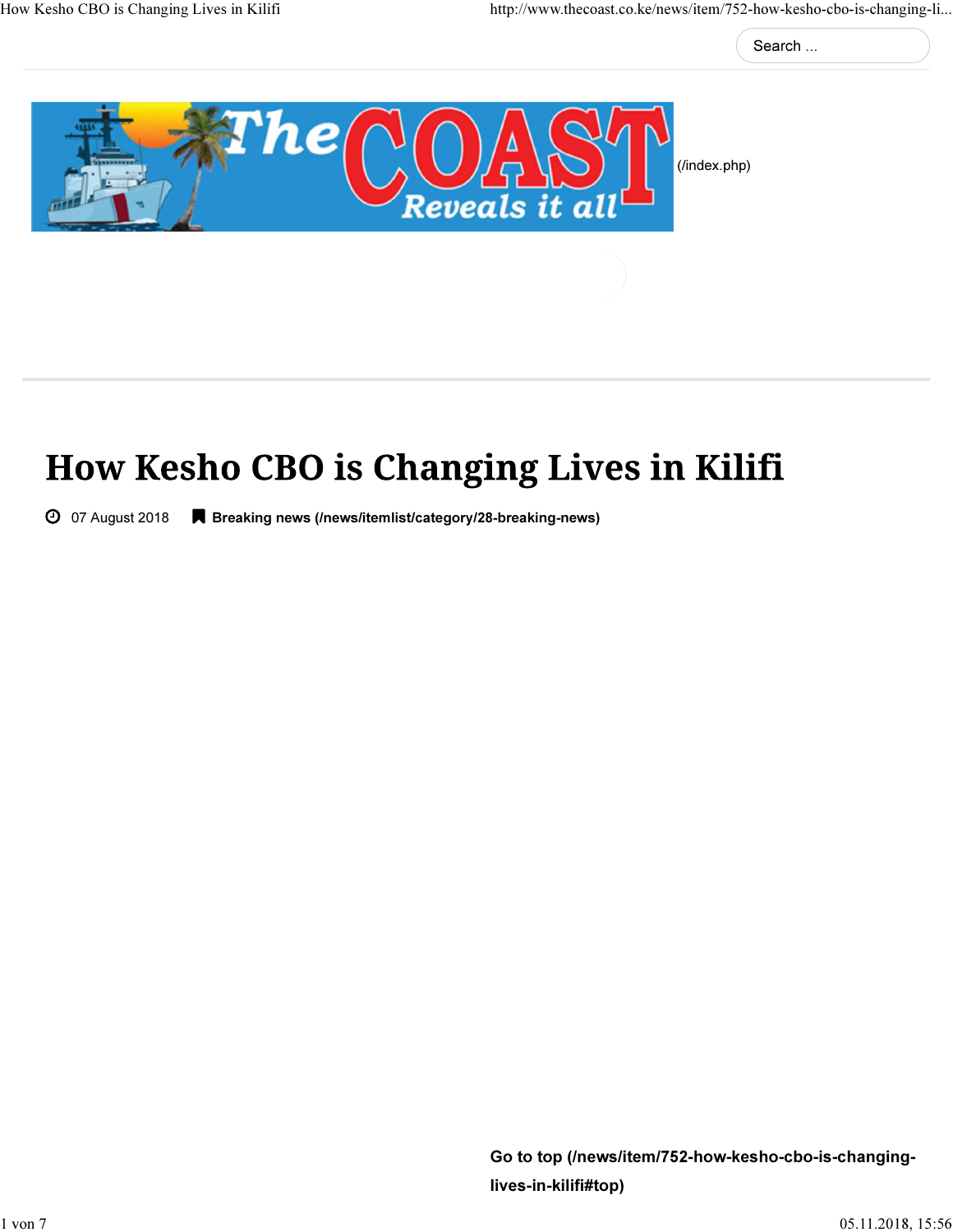

lives-in-kilifi#top)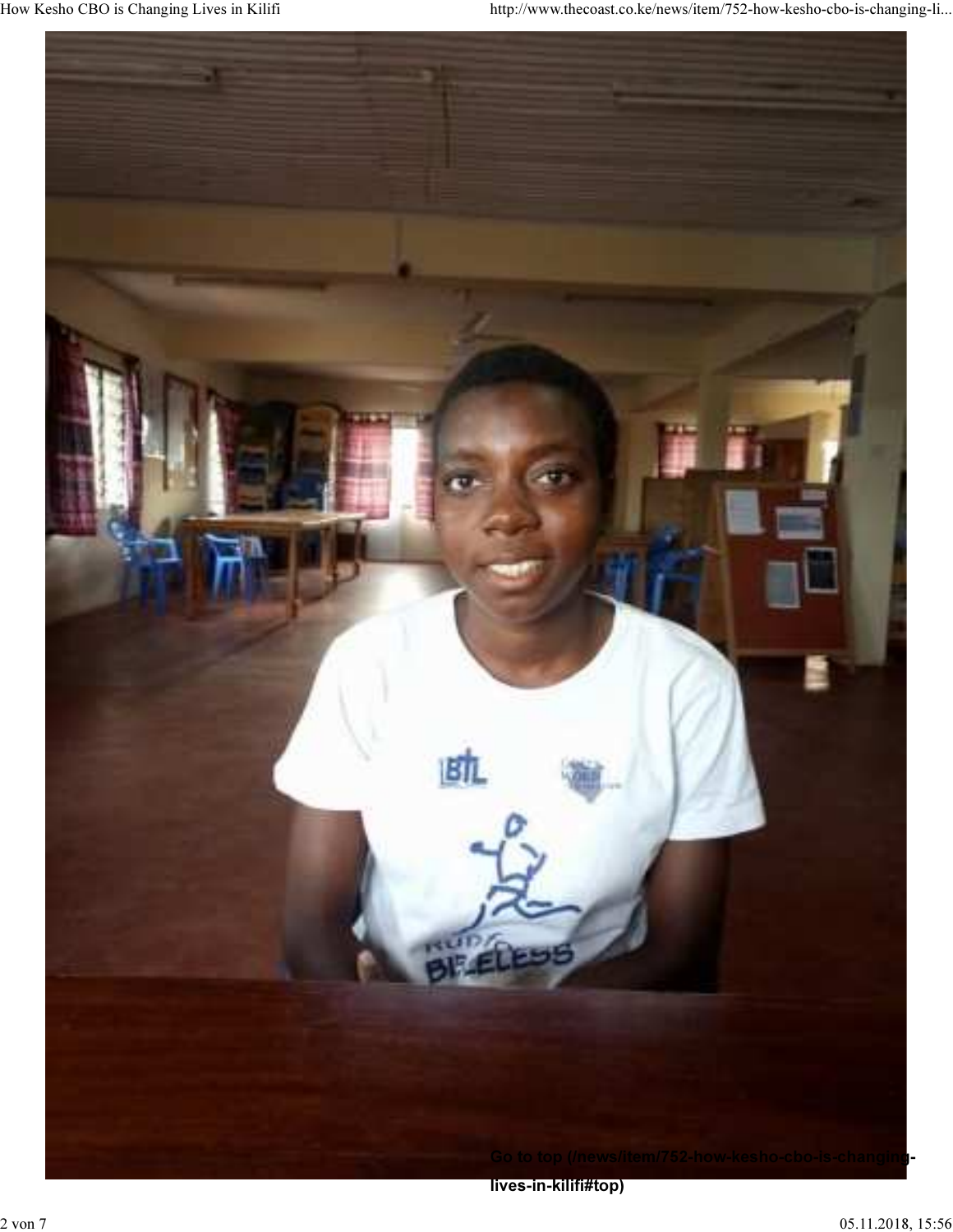(/media/k2/items/cache/a7c7e20ef55b9c6f68541bcec8a4cfb6\_XL.jpg)

Ms Rachel Kiti, a beneficiary of Kesho. She is currently attending Hillsdale College in the US File Photo

### By Mwakwaya Raymond Mwakwaya

Email, thecoastnewspaper@gmail.com (mailto:thecoastnewspaper@gmail.com)

Websit www.thecoast.co.ke (http://www.thecoast.co.ke/)

When Rachel Mbuche Kiti, a first born in a humble family of six siblings in Kilifi County, completed standard eight, seven years ago, her parents could not afford to take her to high school.

She was about to give up on the possibility of ever getting further education but then luck knocked on her door; a local CBO offered her sponsorship and her dream for secondary education turned into a sweet reality.

Four years later she did so well in her KCSE that she became one among a handful of young talented Kenyans selected to benefit from a skill enrichment programme conducted by the Equity Bank every year.

Fast forward, Ms Rachel is today attending her university education at the Hillsdale College in Michigan, US.

She owes most thanks to the local community based organization (CBO) known as Kesho for literally taking her hand and linking her with other people and organizations of goodwill that have seen her reach where she has so far.

Rachel is just one of about 11,000 young persons who have benefitted from Kesho CBO, an entity foundedin 2004 by a small group of five women and a man living in Kilifi.

The five shared concerns over the lack of educational opportunities for children from disadvantaged families. Kilifi County being one of the poorest in Kenya, Kesho saw the need to have an organization that offers education support to children in this county.

According to Evans Odhiambo, the Executive Director Kesho Kenya, the organisation runs a wide range of education, youth development and family support programs which continue to impact in great ways on the lives of many people and families in the semi-arid county where quite a huge chunk of population survive on less than two dollars a day.

In 2008, Kesho Kenya was invited to become a Cooperating Institution of Rotary international, he says upon which funds were pledged for 50 secondary students and this doubled the organisation's sponsorships. Kesho then became a registered Community Based Organisation (CBO) and moved into an office.

Currently located at Jacob's Kilifi sideway store, Kesho has grown over time form office to office as the staffing team grows steadily too. Besides the financial support, Kesho Kenya offers Basic Life Skill Enrichment program to aid students into being independent and all rounded.

## Basic Education

As part of the organization's endeavor to enhance child access to education, its basic education program has benefitted 1,100 childrenwith 99 per cent of them transitioning to secondary school and 62.5 per cent joining national schools in Kenya.

A literacy support project in 10 primary schools in Kilifi Co**Giণtyণাහ়<sup>p</sup>régemed tem/i652dnew<del>dnes</del>leo ቱስ parehasging**and over 2109 children in Grade 3. lives-in-kilifi#top)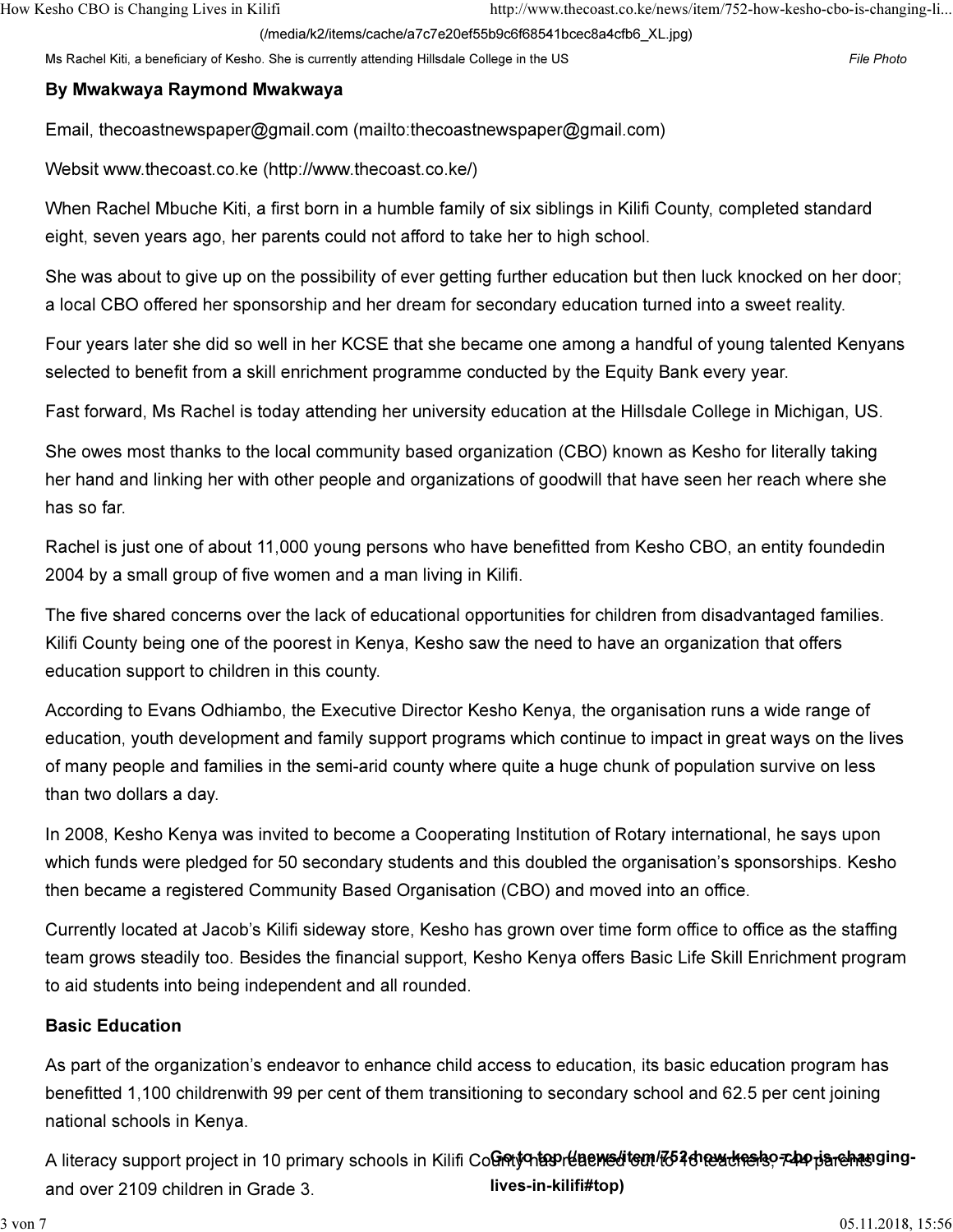The highly successful program has also enlisted 25 adult learners with five on them having completed Kenya Certificate of Primary School. The program has also established a fully equipped resource center accommodating over 220 children during school holidays while its basic life skills enrichment trainings reaching out to over 400 children a year.

#### Secondary Education

After students successfully complete KCPE and are asked to join High schools, Kesho Kenya supports them through their secondary education so as to ensure they are given an equal access to education just like every other child.

Currently the program boasts of resource center activities attracting over 100 children during school holidays. Also offered are enrichment and training activities such as career talk and life skill trainings.

#### Youth Development

About 73 per cent of youth at Kesho Kenya have gone through Training and enrichment programs with 60.3 per cent of Secondary sponsored students having joined tertiary institutions and 66 per cent of those in tertiary colleges engage in give back activities to their community.

### Child Support & Family Support

Protecting a child from harm or abuse cuts across all Kesho Kenya interventions. Guided by the child protection policy, which states that child should be protected from exploitation, neglect, physical, sexual and emotional abuse.

#### Wasichana Wetu Wafaulu

This program entails supporting marginalized girls in primary, secondary and TVETs education. This project benefits over 11, 563 girls in Kilifi County.

Its other achievements include bursary disbursement to over 200 girls joining TVETs; travel grants once per year to about 50 per cent of the girls; child- to- child clubs reaching out to 2,200 pupils; and reach out to 810 pupils through inspirational and motivational events such as mentor talks from community models.

Kesho's vision is to ensure all young people are educated, fulfill their potential and broaden their experience to the world, irrespective of their poverty, ethnicity and religion and gender or special needs.

Its mission is to advance access to education and employment for vulnerable young people living in the coast of Kenya, through a long-term holistic approach.

All that is guided by six core values: a belief in education; putting children first; integrity and transparency; inclusivity; relevant and rooted in the community; and finally strong governance.

"These trainings are organized to aid both beneficiaries and non-beneficiaries become independent, all rounded and broaden their understanding making it easy to adapt and fit in new environments," says Evans.

He said after students complete school, they are encouraged to give back to the community through the Kesho Alumni Youth program as peer educators or role models.

He added that the organisation values working with other institutions to enhance its effectiveness. For lives-in-kilifi#top) Go to top (/news/item/752-how-kesho-cbo-is-changing-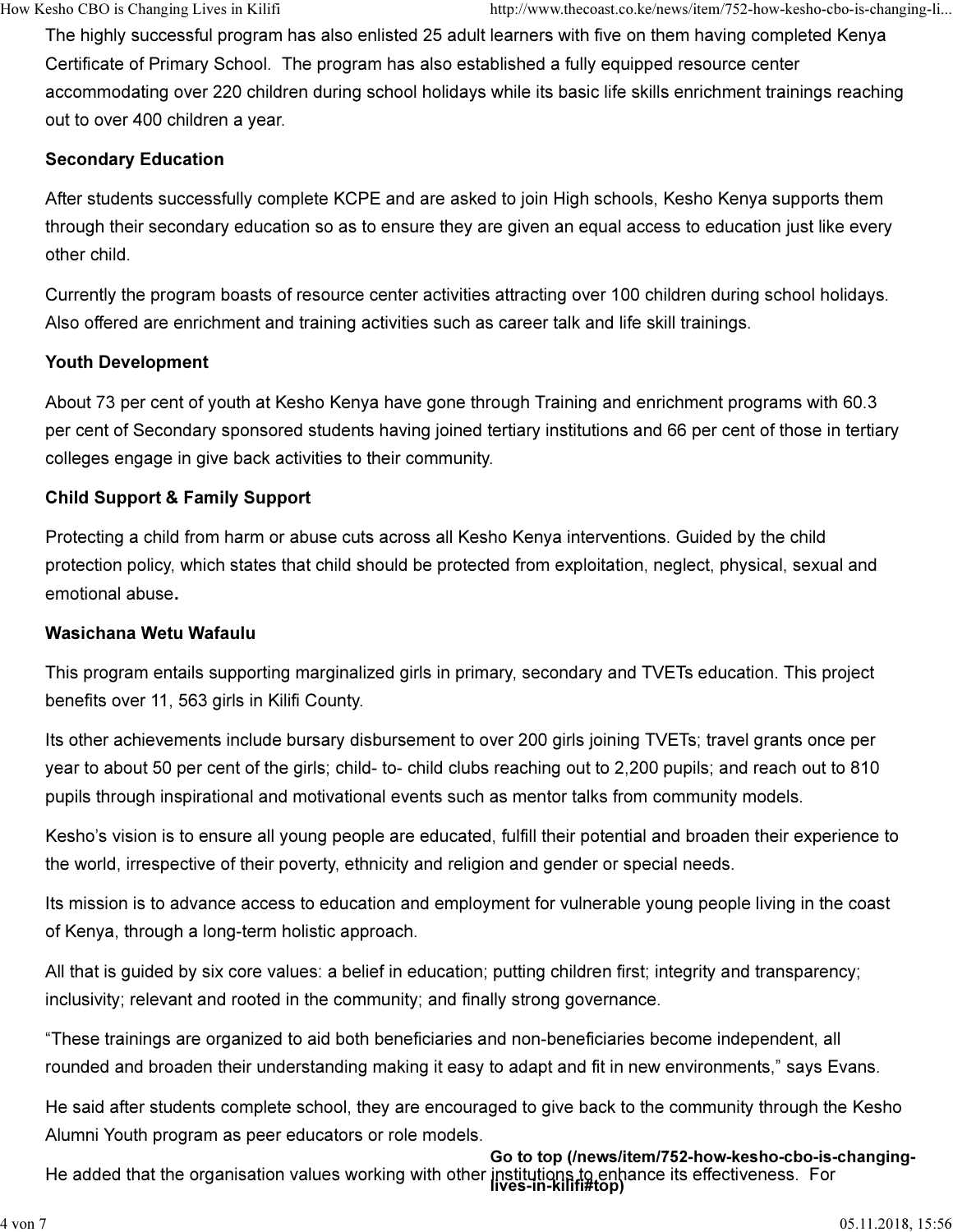instance, after it sponsored Ms Rachel up to form four, the organisation linked her with the Zawadi Africa which sent her to the American college where she is studying.

| Read 852 times |                                                                   |      |                | Last modified on Tuesday, 07 August 2018 13:19 |  |  |
|----------------|-------------------------------------------------------------------|------|----------------|------------------------------------------------|--|--|
| Tweet          | <b>Like</b> 30 people like this. Be the first of<br>vour friends. | $G+$ | Rate this item | $(0$ votes)                                    |  |  |

## MORE IN THIS CATEGORY:

- Incest, rape cases irk Kilifi women (/news/item/751-incest-rape-cases-irk-kilifi-women)
- Duale Wants President to Crack the Whip on Senate for Being Lazy (/news/item/753-duale-wants-president-to-crack-the-whip-onsenate-for-being-lazy)

back to top (/news/item/752-how-kesho-cbo-is-changing-lives-in-kilifi#startOfPageId752)



Go to top (/news/item/752-how-kesho-cbo-is-changinglives-in-kilifi#top)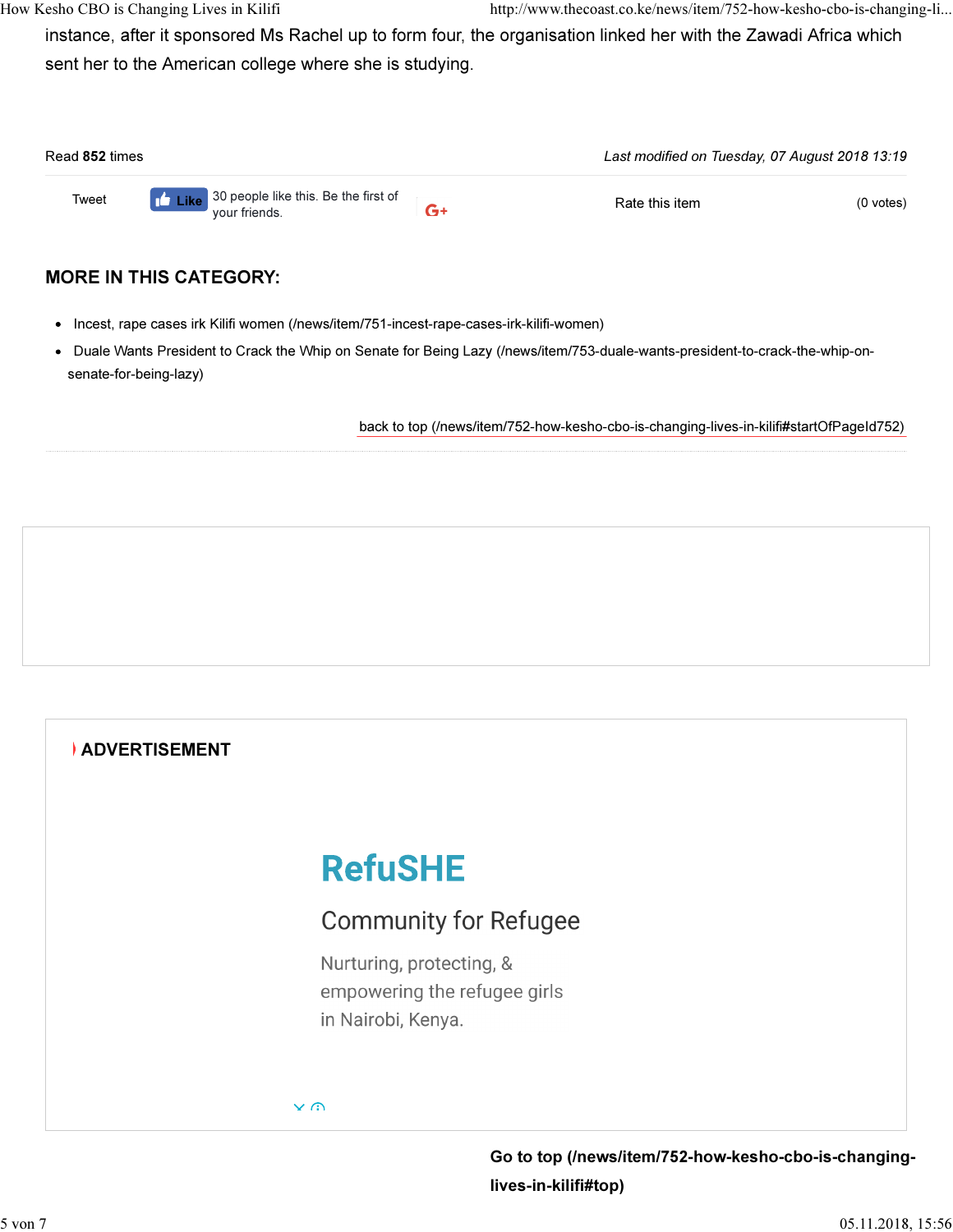| $\blacktriangleright$ |  |
|-----------------------|--|
|-----------------------|--|

|                            | <b>CALENDAR</b>       |               |                |              |                |              |                                   |
|----------------------------|-----------------------|---------------|----------------|--------------|----------------|--------------|-----------------------------------|
|                            | 《                     |               |                |              |                |              | $\lambda$                         |
| (/index.php?option=com k2& |                       |               |                |              |                |              | (/index.php?option=com k2&        |
| view=itemlist&             |                       | November 2018 |                |              |                |              | view=itemlist&                    |
| task=calendar&month=10&    |                       |               |                |              |                |              | task=calendar&month=12&           |
|                            | year=2018&Itemid=126) |               |                |              |                |              | year=2018&Itemid=126)             |
|                            | Mon                   | Tue           | Wed            | Thu          | Fri            | Sat          | Sun                               |
|                            |                       |               |                | $\mathbf{1}$ | $\overline{2}$ | $\mathbf{3}$ | 4 (/home/itemlist/date/2018/11/4) |
|                            | 5                     | 6             | $\overline{7}$ | 8            | 9              | 10           | 11                                |
|                            | 12                    | 13            | 14             | 15           | 16             | - 17         | 18                                |
|                            | 19                    | 20            | 21             | 22           | 23 24          |              | 25                                |
|                            | 26                    | 27            | 28             | 29           | 30             |              |                                   |
|                            |                       |               |                |              |                |              |                                   |

| <b>COUNTY OBSERVER</b>                | <b>SPORTS</b>                   | <b>ENTERTAINMENT</b>                                                                                                                                                                                                                     |
|---------------------------------------|---------------------------------|------------------------------------------------------------------------------------------------------------------------------------------------------------------------------------------------------------------------------------------|
| ▶ KILIFI (/index.php/counties/kilifi) | FOOT BALL                       | $\triangleright$ KILIFI                                                                                                                                                                                                                  |
| ▶ KWALE (/index.php/counties/kwale)   | $\blacktriangleright$ ATHLETICS | ▶ KWALE                                                                                                                                                                                                                                  |
| MOMBASA (/index.php/counties          | $\blacktriangleright$ RUGBY     | MOMBASA                                                                                                                                                                                                                                  |
| /mombasa)                             | $\blacktriangleright$ GOLF      | $\blacktriangleright$ LAMU                                                                                                                                                                                                               |
| • LAMU (/index.php/counties/lamu)     | <b>BASKET BALL</b>              | Go to top (/news/item/ \text{\defa{}}}}\$ depth (\text{\defa{}}}{A}}\$ depth (\text{\defa{}}}}\$ depth (\text{)}\$ depth (\text{)}\$ depth (\text{)}\$ depth (\text{)}\$ depth (\text{)}\$ depth (\text{)}\$ depth (\text{)}\$ depth (\t |
|                                       |                                 | lives-in-kilifi#top)                                                                                                                                                                                                                     |